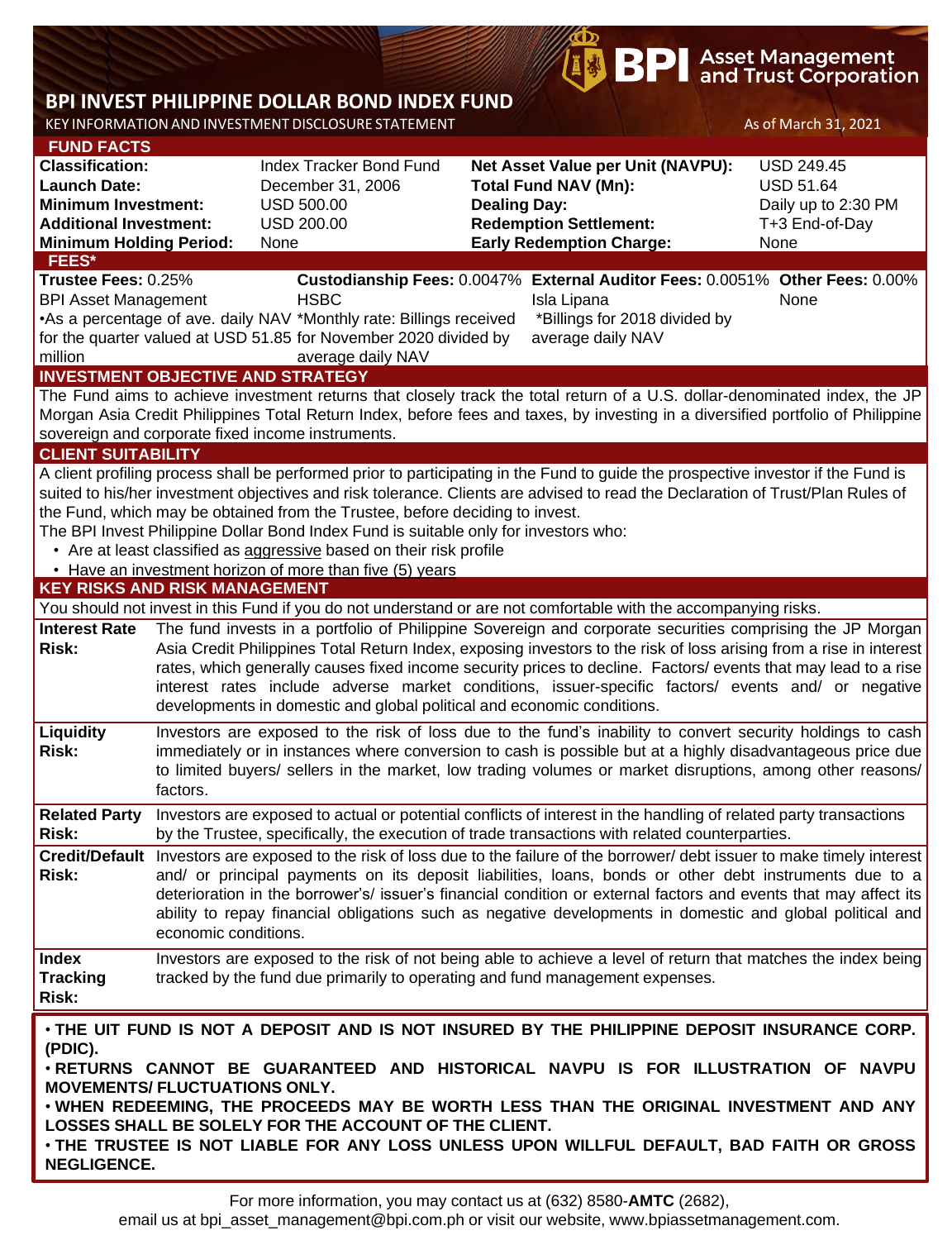#### **FUND PERFORMANCE AND STATISTICS AS OF MARCH 31, 2021**

(Purely for reference purposes and is not a guarantee of future results)



**Fund -0.34 -2.55 -0.73 8.35 19.57 149.45 Benchmark** -0.40 -2.59 -0.54 8.91 21.02 163.92

\*Benchmark is the JP Morgan Asia Credit Philippines Total Return

**Fund 8.35 5.84 6.14 4.87 3.96 6.62 Benchmark** 8.91 6.30 6.57 5.22 4.35 7.04

**Fund -2.55 6.87 13.27 -0.73 5.85 41.36 Benchmark** -2.59 7.30 13.95 -0.61 6.36 45.61

**1 mo 3 mo 6 mo 1YR 3YRS S.I.<sup>2</sup>**

**1YR 2YRS 3YRS 4YRS 5YRS S.I.**

**YTD 2020 2019 2018 2017 2016**

| <b>NAVPU over the past 12 months</b>   |        |
|----------------------------------------|--------|
| Highest                                | 256.77 |
| Lowest                                 | 230.47 |
| <b>STATISTICS</b>                      |        |
| <b>Weighted Ave Duration (Yrs)</b>     | 7.395  |
| Volatility, Past 1 Year (%) 3          | 5.86   |
| Port. Weighted Yield to Maturity (%)   | 2.661  |
| <b>Current Number of Holdings</b>      | 69     |
| Tracking Error (3-Yr) <sup>4</sup> (%) | 0.49   |

<sup>1</sup>Returns are net of fees.

<sup>2</sup>Since Inception

<sup>3</sup>Measures the degree to which the Fund fluctuates vis-à-vis its average return over a period of time.

<sup>4</sup>Measure of deviation between the Fund's return and benchmark returns. A lower number means the Fund's return is closely aligned with the benchmark. 5 Includes accrued income, investment securities purchased, accrued expenses, etc.

\*Declaration of Trust is available upon request through branch of account.

| <b>PORTFOLIO COMPOSITION</b>                        |               | <b>TOP TEN HOLDINGS</b> |                 |  |
|-----------------------------------------------------|---------------|-------------------------|-----------------|--|
| <b>Allocation</b>                                   | % of Fund     | <b>Name</b>             | <b>Maturity</b> |  |
| Government                                          | 57.18         | <b>RoP Bonds</b>        | 2/2/2030        |  |
| Corporates<br>Cash                                  | 40.88<br>0.44 | <b>RoP Bonds</b>        | 1/14/2031       |  |
| Time deposits and money market                      | 0.67          | <b>RoP Bonds</b>        | 1/20/2040       |  |
| Other receivables – net of liabilities <sup>5</sup> | 0.83          | <b>RoP Bonds</b>        | 10/23/2034      |  |
| <b>Maturity Profile</b>                             |               | <b>RoP Bonds</b>        | 3/16/2025       |  |
| Cash and Less than 1 Year                           | 2.44          | <b>RoP Bonds</b>        | 2/2/2042        |  |
| Between 1 and 3 Years                               | 15.83         | <b>RoP Bonds</b>        | 2/1/2028        |  |
| Between 3 and 5 Years                               | 28.20         | <b>RoP Bonds</b>        | 3/1/2041        |  |
| Between 5 and 7 Years                               | 4.72          | <b>RoP Bonds</b>        | 1/13/2037       |  |
| Between 7 and 10 Years                              | 19.72         | <b>RoP Bonds</b>        | 1/14/2029       |  |
| More than 10 Years                                  | 29.10         |                         |                 |  |

#### **RELATED PARTY TRANSACTIONS\***

**CUMULATIVE PERFORMANCE (%) <sup>1</sup>**

Index

**ANNUALIZED PERFORMANCE (%) <sup>1</sup>**

**CALENDAR YEAR PERFORMANCE (%) <sup>1</sup>**

The Fund has investments and trade transactions with BPI Asset Management and Trust Corporation (BPI AMTC):

Ayala Corporation – USD 0.97 million, AC Energy – USD 1.15 million, Globe Telecom – USD 0.56 million, Manila Water Company, Inc. – USD 0.42 million

Investments in the said outlets were approved by the BPI AMTC's Board of Directors. Likewise, all related party transactions are conducted on an arm's length and best execution basis and within established limits.

Related party in accordance with BPI AMTC's internal policy.